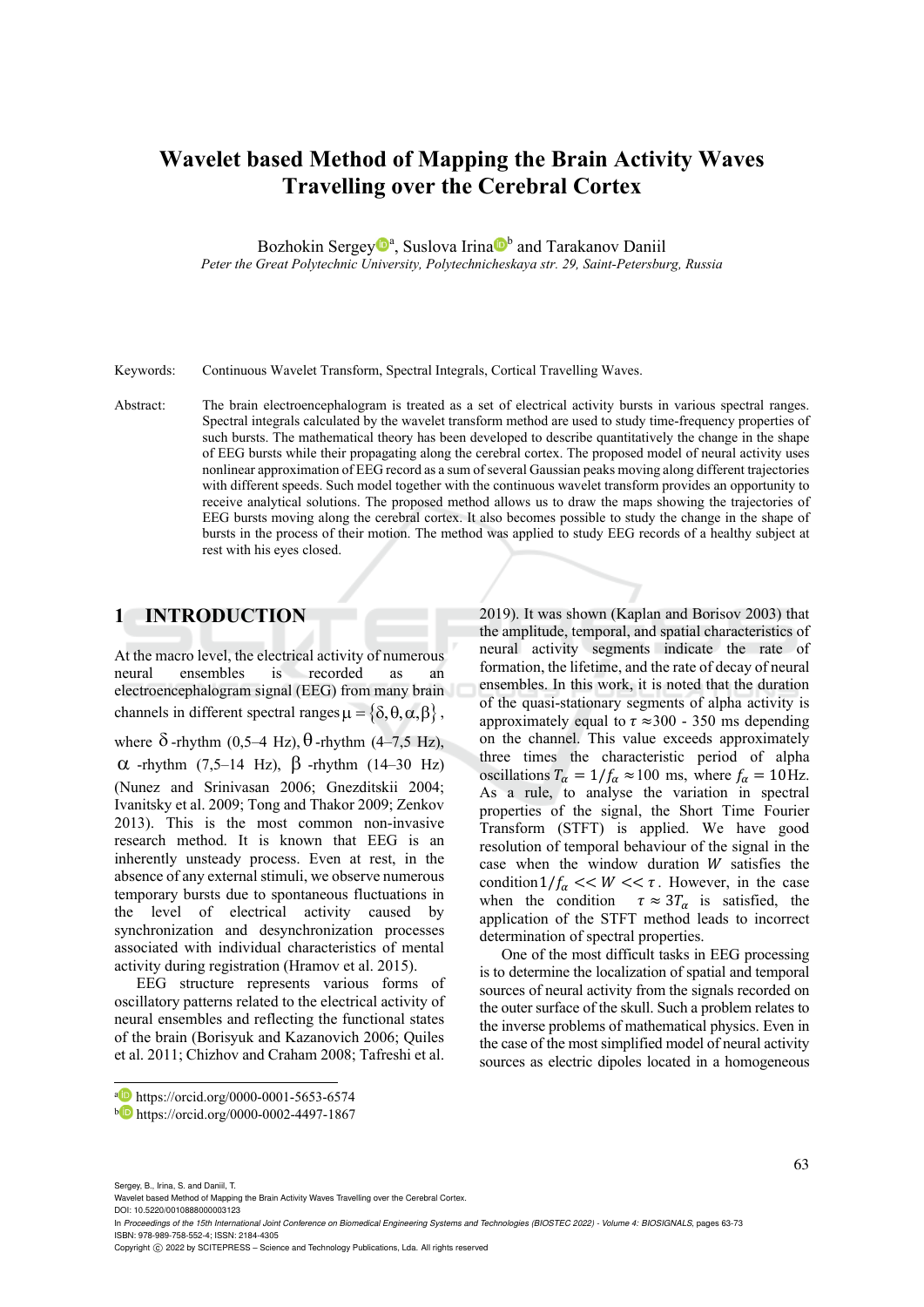sphere, the problem does not have a unique solution. The real topology of the cortex has a complex structure with a lot of convolutions and furrows. In addition, we should notice that the spatial form of brain anatomical structures is individual for each person. In solving these problems, it is also necessary to take into account the anisotropy of brain conductivity in various directions (Lopes de Silva 1991; Pfurtscheller et al. 1990; Verkhlyutov et al. 2019; Ozaki et al. 2012).

The experiments show the successive shifts of electrical activity maxima over different trajectories. This movement can be interpreted as wave propagation in certain direction along the surface of the brain. The work (Manjarrez et al., 2007) calculated the trajectories of waves in  $\alpha$  -rhythm range, originating mainly in the frontal or occipital region. The trajectories of these waves always cross the central zones of the brain. The characteristic velocity of such waves is  $2.1 \pm 0.29$  ms. Currently, it is believed that EEG wave generators are a group of combined nerve cells (columns or dipoles) that transmit their excitation to neighboring neural centers (Ng et al. 2014).

The Fast Fourier transform (STFT) with dividing the entire EEG record into separate epochs lasting 4 s is used to solve the problem of the propagation of disturbances over the surface of the brain in the articles (Massimini et al. 2004; Riedner et al. 2007). By using cross-correlation analysis (Kulaichev 2016), the work (Belov et al. 2014) studies the influence of interhemispheric asymmetry and the patient's psychological type on the characteristics of the "traveling EEG wave". The method of segmentation of EEG signals with the subsequent use of indicators of coherence and synchronism (Phase-locking value) was used to quantify the performance of traveling EEG waves in (Trofimov et al. 2015; Bahramisharif et al. 2013). In the article (Getmanenko et. al. 2006), temporary mismatches in the electrical activity of the cerebral cortex are calculated from the shift in the maximum of cross-correlation function. However, it was shown (Kulaichev 2016) that the coherence value of the two signals depends very much on the averaging procedure, on the choice of the window size, on the window function, on the magnitude of the window pitch shift. Consequently, the coherence value cannot be considered as a sufficiently accurate quantitative measure of the correlation of two signals  $Z_l(t)$  and  $Z_K(t)$ , where I and K are the numbers of EEG channels.

The velocities of travelling waves (TW) propagation in various spectral ranges are calculated in (Patten et al. 2012). In this work, it was shown that  $\alpha$ -waves (the speed of 6.5 m/s) propagate faster than  $\theta$ -waves having the speed of 4 m/s. According to the

theory of diffuse signal transmission through nerve tissue (Lopes da Silva 1991; Pfurtscheller and Lopes da Silva 1999), the signal pathway consists of many fibers with different conduction speeds. TW are associated with switching the activity of different brain centers. With each such switching, the outburst of neural activity being compact at the beginning stretches in time and decreases in amplitude due to the dispersion of the medium.

Currently, the dynamics of the cerebral cortex of clinical patients is often analyzed by using intracranial electrocorticogram record (ECoG) (Zhang et al. 2018; Belov et al. 2016). The review (Muller et al. 2018) presents the conceptual basis of the traveling wave phenomenon as a response generated by intra-cortical contours to external stimuli. The analysis of traveling waves as a nonstationary process caused by the internal or external stimulus allows us to obtain information not only about the spatial localization of the stimulus, but also about the time it occurred (Muller et al. 2018; Patten et al. 2012). When studying the memory mechanisms (Zhang et al. 2018), the traveling waves were identified at different frequencies in a wide frequency range (from 2 to 15 Hz) and with various electrode configurations, in most cases, traveling waves propagate from the posterior to the anterior regions of the brain (Voytek et al. 2010; Zhang et al. 2018). The main mathematical tools for studying traveling waves are neural network methods (Villacorta et al. 2013; Terman et al. 2001). The wavelet transform method (Patten et al. 2012; Alexander et al. 2013; Zhang et al. 2018) is also widely used in the quantitative description of the dynamics of neural ensembles.

This work proposes a new mathematical model of neural activity based on the nonlinear approximation of each EEG burst in the form of the sum of moving Gaussian peaks. The maxima of electrical activity bursts calculated in all spectral ranges  $\mu =$  $\{\delta, \theta, \alpha, \beta\}$  take place at different points in time. The movements of the activity maxima calculated for a given channel show the trajectories of EEG waves propagating through the cerebral cortex. Using the proposed special model and wavelet based mathematical tools, the trajectories and speeds of neural activity bursts along the cerebral cortex can be found. The studies have been carried out by calculating the correlation in time of the electrical activity bursts in various EEG channels (Bozhokin and Suslova 2015) based on the continuous wavelet transform method (CWT –continuous wavelet transform) and on the analysis the time variation of spectral integrals.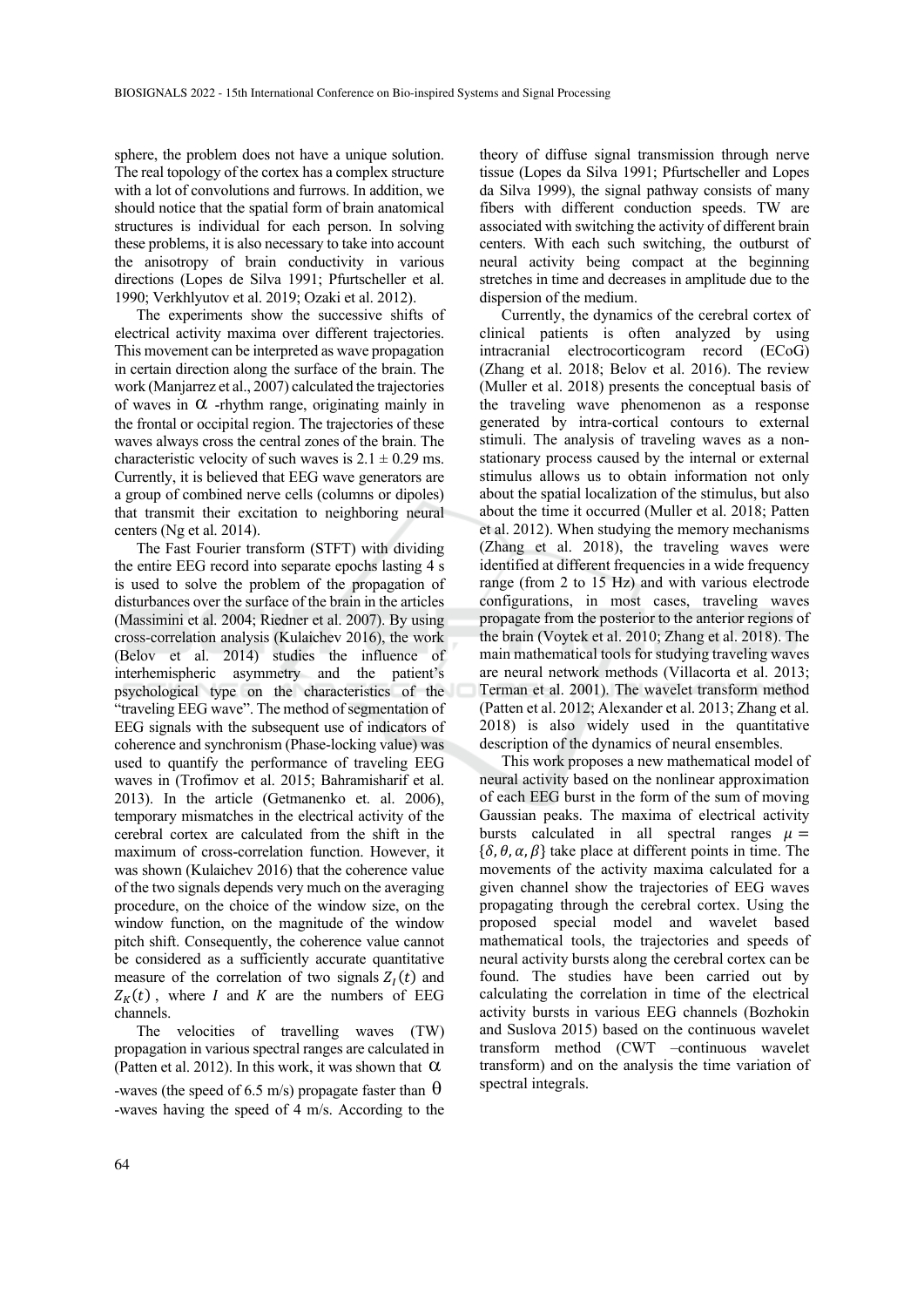The advantage of using the wavelet methods in this article is the ability to correctly describe the behavior in time of the EEG activity bursts in any spectral range  $\mu = {\delta, \theta, \alpha, \beta}$ . This approach gives the opportunity to study EEG bursts in all spectral ranges and their evolution in time. The new model of EEG bursts together with the new techniques related to CWT allows us finding both the trajectories of the motion and the change in the shape of EEG bursts while their travelling along the cerebral cortex. In addition, the proposed model gives analytical solution, which can be used to check the numerical procedures. Thus, we can consider the proposed methods as giving some additional information and capabilities in the study of brain waves propagation.

## **2 MATERIALS AND METHODS**

In this work, we processed the spontaneous EEG of a healthy subject at rest with his eyes closed (Anodina-Andrievskaya et al. 2011). Background EEG activity is a desynchronized activity of neural ensembles of the cerebral cortex. In addition to the background activity, the EEG signal contains various oscillatory patterns, which are continuously appearing and disappearing bursts of rhythms characterizing the coherent electrical activity of neural ensembles. When recording the EEG, the standard channels were used according to the 10- 20% scheme, where the index  $J=1,2,...,21$  takes the values  $J = \{Fp1, Fpz, Fp2, F7, F3, Fz, F4, F8, T3, C3,$ Cz, C4, T4; T5, P3, Pz, P4, T6; O1, Oz, O2}. The shifts of the maxima of electrical activity on the cerebral cortex are approximately equal to 5-10 ms, therefore, the signal sampling frequency should be at least  $= 500$ Hz. The duration of the EEG recording is approximately equal to  $T = 30$  s.

## **2.1 Continuous Wavelet Transform (CWT) and Spectral Integrals**

The modified form  $V^{(1)}(\nu, t)$  of the continuous wavelet transform (CWT) for an EEG signal  $Z^{(J)}(t)$ from EEG channel  $J$ , depending on the frequency  $\nu$ and time  $t$ , as well as the explicit form of the Morlet mother wavelet function, which we will use in this paper, are given in (Bozhokin and Suvorov 2008; Bozhokin et al. 2017). Fig.1 shows the absolute value  $|V^{(J)}(\nu, t)|$  for the occipital channel  $J = 0_z$ . The spectral integrals  $E_u(J, t)$ , which represent the local density of signal energy spectrum integrated over the given frequency range  $\mu$ , are determined in (Bozhokin and Suslova 2015).

We define a burst of EEG activity in  $\mu$ -frequency range as the appearance and disappearance of a group of waves different from the background EEG in frequency, shape and amplitude. This can continue for a certain period of time. The maximum of the electrical activity of such a burst is localized at a certain point in time  $t_{max}$  (the center of the burst).



Figure 1: CWT modulus  $|V^{(1)}(v,t)|$  depending on frequency v and time t for the EEG channel  $J = O_Z$ .

The burst has its beginning and end, and we can calculate the time-behavior of the local frequency  $F_{\mu}(t)$ , which corresponds to the maximal value of  $|V^{(J)}(\nu, t)|$  at fixed moment of time in the given frequency range  $\mu$ . Fig.1 shows that the real EEG signal from the given brain channel can be treated as a set of EEG activity bursts taking place at different time moments in different spectral ranges.

Fig.2 shows spectral integrals  $E_{\alpha}(J, t)$  in  $\alpha$ -range for three brain channels  $J = \{F_{pz}; C_z; O_z\}$ . Based entirely on Fig.2, we conclude that in  $\alpha$ -range, brain activity is a sequence of bursts (in this case, sleep spindles), and the intensity of  $\alpha$ -bursts in the occipital channel is much higher than in the frontal. Fig.2 demonstrates the strong non-stationarity of the EEG, expressed in the fact that the amplitude and spectral properties of such a signal strongly depend on time.

By examining the performance of spectral integrals  $E_{\alpha}(J, t)$ , and by setting the cut off level relative to the maximum level, we can represent the EEG in the entire observation interval for each channel  *as a set of bursts with certain duration.* 



Figure 2: Spectral integrals  $E_{\alpha}(J, t)$  depending on t, s for  $O_{z}$ brain channel (thin line),  $C_z$  (dot line), and  $F_{pz}$  (bold line).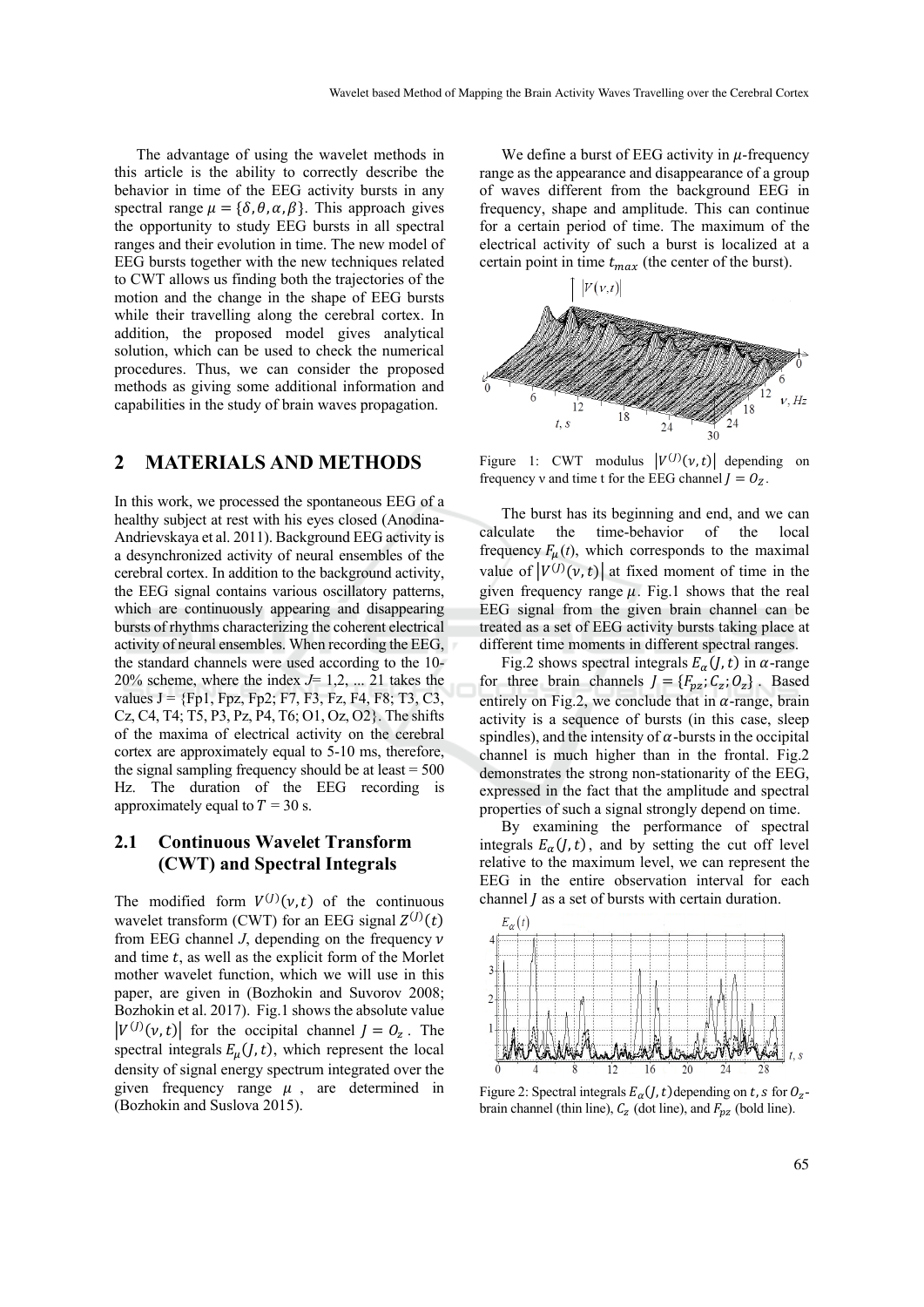The maximum of each burst is also localized in time and frequency. The wavelet images of the EEG signals from the other brain channels are similar in general, but different in patterns. The bursts differ in the form, and their maximums also vary in values and times of occurrence (Fig.1). The quantitative parameters characterizing each burst, and their classification are given in (Bozhokin and Suslova 2014; Bozhokin and Suslova 2015).

### **2.2 Mathematical Model of a Complex EEG Burst**

Let us develop a mathematical theory, which will allow us to describe quantitatively the change in the shape of EEG bursts while their moving over the cerebral cortex. In the spectral range  $\mu = {\alpha, \beta, \gamma, \delta}$ , the EEG burst detected in the given brain channel  *is* characterized by spectral integral  $E_u(J, t)$ . First, to develop a mathematical model  $\tilde{E}_{\mu}(J,t)$  of the burst, we consider a single Gaussian peak

$$
G(\vec{g}, t) = a_1 \exp[-(t - b_1)^2 / 2c_1^2] \tag{1}
$$

depending on time t, and the vector  $\vec{g}_1$  =  $(a_1; b_1; c_1)$  with the parameters:  $a_1$  – the amplitude,  $b_1$ − the time localization center,  $c_1$ − the peak's width. Then, we represent mathematical model  $\tilde{E}_{\mu}(J,t)$  as a sum of *n* Gaussian peaks  $G(\vec{g}_s, t)$ :

$$
\tilde{E}_{\mu}(J,t) = \sum_{s=1}^{n} G_{\mu}(J,\vec{g}_s,t),
$$
 (2)

where  $\vec{g}_s$  is the vector corresponding to s-peak. As the simplest example, we take the sum of three Gaussian peaks (with nine parameters  $\vec{g}_1$ ;  $\vec{g}_2$ ;  $\vec{g}_3$ ) to simulate  $\alpha$ -burst ( $\mu = \alpha$ ). The parameters of the Gaussian peaks for a fixed burst are selected from the condition

$$
\Delta^2 = \frac{1}{N} \sum_{i=1}^{N} [E_{\alpha}(J, t_i) - \tilde{E}_{\alpha}(J, t_i)]^2 \to \min \qquad (3)
$$

where  $E_{\alpha}(J, t)$  is the burst observed experimentally;  $\tilde{E}_{\alpha}(J, t)$  is the theoretical model (2);  $\Delta$  is the standard error of approximation. In (3) the value of  $\Delta$  represents the standard error of the approximation. The summation in (3) is carried out over all time instants  $t_i$  for the selected burst localized in the time interval  $[t_1; t_2]$  in the alpha range. To find the minimum (3), we applied the modified Newton method with accuracy control. The program was tested on the example of determining the parameters of Gaussian peaks, when the program

input  $E_0(t)$  consists of three ideal Gaussian peaks with the parameters  $\vec{g}_i = (a_i; b_i; c_i)$  (1) close to the real situation:  $\vec{g}_1$ = (0.49938; 8.2785; 0.15001);  $\vec{g}_2$ =  $(1.5194; 8.6258; 0.11486); \ \mathcal{B}_3 = (2.0357; 8.9427;$ 0.16810). The result of the program is shown in Fig.3. Analysing this dependence, it is important to note: the true peaks of the Gaussian curves and the peaks of the signal  $E_0(t)$  can occupy different positions in time. This conclusion will be important in the study of real records of EEG activity bursts. In addition, a slight change in the values of  $\vec{g}_i = (a_i; b_i; c_i)$  can significantly change the topology of the overall picture  $E_0(t)$ . The approximation of the system of nonlinear equations  $\tilde{E}_0(t)$  using the nonlinear approximation program (3) reproduces, with accuracy to the fifth decimal place, the parameters  $\vec{g}_1$ ;  $\vec{g}_2$ ;  $\vec{g}_3$  of the test signal  $E_0(t)$ . The mean square error between  $\tilde{E}_0(t)$  and  $E_0(t)$  is  $\Delta = 8.3 \cdot 10^{-6}$ , therefore, the curves in Fig.3 merge.

To increase the accuracy of approximation (3), the experimentally observed values  $E_{\alpha}(J, t)$  were interpolated using the theory of splines. This led to the fact that the signal sampling step  $\Delta t = 2$  ms was reduced by 20 times. The calculations showed that most real EEG bursts are satisfactorily described by three-Gaussian approximation ( $n = 3$ ), and the standard deviation between the experimental and theoretical models is  $\Delta < 0.03$ .



Figure 3: Three Gaussian peaks with the parameters  $\vec{g}_1$ ;  $\vec{g}_2$ ;  $\vec{g}_3$  are shown by dots, dashes, and thin lines, respectively. The bold line corresponds to the sum of three ideal Gaussian peaks with the parameters  $\vec{g}_1$ ;  $\vec{g}_2$ ;  $\vec{g}_3$ . The curve  $E_0(t)$  and its approximation  $\tilde{E}_0(t)$  merge entirely into the bold line.

#### **2.3 Results**

#### **2.3.1 Comparison of EEG Simulation Results and Experimental Data**

Let us construct the mathematical model of EEG burst with the duration [8-9.15 s] in  $\alpha$  -spectral range, and follow the change in the shape of this burst while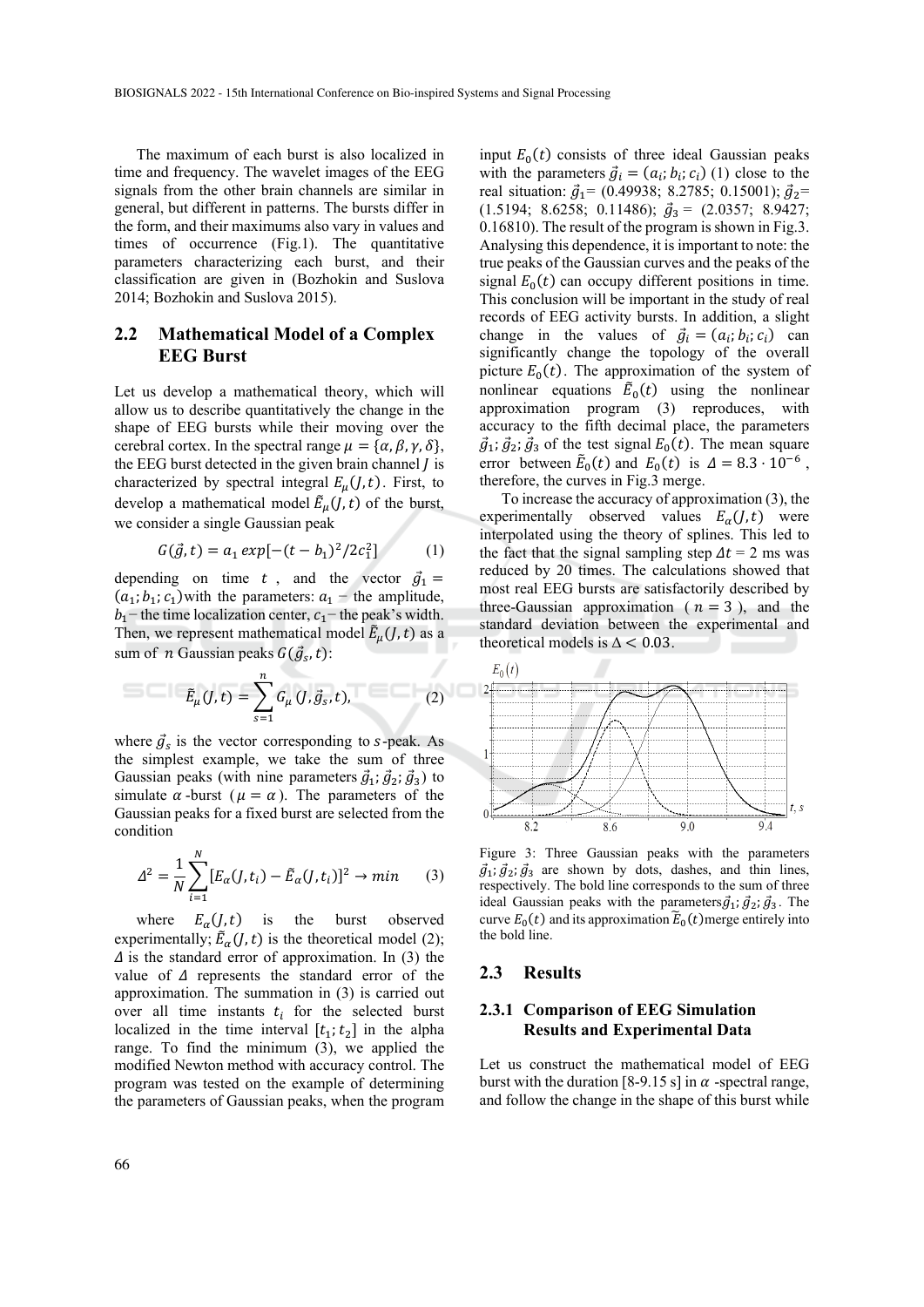moving between two occipital electrodes  $J = 0_z \rightarrow$  $J = \mathcal{O}_2$ .

For the burst in the interval [8-9.15 s], the difference (3) between the model  $\tilde{E}_{\alpha}(J, t)$  and experimental  $E_{\alpha}(J, t)$  is  $\Delta(O_2) \approx 0.024$ , and  $\Delta(O_Z) \approx 0.027$ .



Figure 4: Comparison of the spectral integrals  $E_{\alpha}(I, t)$  obtained for the experimental record of EEG burst in the interval [8–9.15 s] with their mathematical models  $\tilde{E}_{\alpha}(J, t)$ : thin line  $-E_{\alpha}(O_{Z}; t)$ ; bold line  $-\tilde{E}_{\alpha}(O_{Z}; t)$ ; dash line  $-E_{\alpha}(0_2; t)$ ; dot line  $-\tilde{E}_{\alpha}(0_2; t)$ .

When the burst propagates in the direction  $O_Z \rightarrow$  $O<sub>2</sub>$ , the behavior of three Gaussian peaks, which form the model burst in the range [8–9.15 s], is different (Fig.4). The amplitude of the left peak increases:  $a_1(0_2)/a_1(0_2)$  = 1.26, the time shift between the peaks  $0_Z \rightarrow 0_2$  is positive  $\Delta t = b_1(0_2) - b_1(0_2) =$ 0.0424 s. The amplitude of the central peak decreases  $a_2(0_2)/a_2(0_2) = 0.74$ . The time shift of the central peak is negligible  $\Delta t = b_2(O_2) - b_2(O_{\rm z}) = -0.004$ . The amplitude of the right peak decreases  $a_3(0_2)$ /  $a_3(0_7) = 0.712$ , and its maximum lags behind the maximum of the central peak  $\Delta t = b_3(O_2) - b_3(O_7)$  $= 0.0037$ . The characteristic widths of all three peaks  $(c_1, c_2, c_3)$  during their propagation  $0_Z \rightarrow 0_2$  vary slightly.



Figure 5: Comparison of the spectral integrals  $E_{\alpha}(J, t)$  obtained for the experimental record of EEG burst in the interval [16.2-17.2 s] with their mathematical models  $\tilde{E}_{\alpha}(J, t)$ : thin line  $-E_{\alpha}(O_{Z}; t)$ ; bold line  $-\tilde{E}_{\alpha}(O_{Z}; t)$ ; dash line  $-E_{\alpha}(0_2; t)$ ; dot line  $-\tilde{E}_{\alpha}(0_2; t)$ .

Fig.5 represents the curves  $E_{\alpha}(J, t)$  and  $\tilde{E}_{\alpha}(J, t)$ for  $O<sub>Z</sub>$  and  $O<sub>2</sub>$  channels, which correspond to the burst in the time interval [16.3-17.2 s] (compare with Fig.4). For such a burst, the agreement between experiment and theory is better:  $\Delta(O_2) \approx 0.003$ ,  $\Delta(O_z) \approx 0.02$ , as compared to that in the interval [8– 9.15 s].

For the burst in the interval [16.2-17.2 s] propagating in the direction  $O_Z \rightarrow O_2$  (Fig.5), the amplitude of the left main peak decreases:  $\frac{a_1(0_2)}{a_1(0_2)} = 0.258$ . The time shift between two main peaks is positive:  $\Delta t = b_1(O_2) - b_1(O_Z) = 0.007$ s. Provided the distance between the nearest ( $O_Z \rightarrow O_2$ ) electrodes  $L = 5$ cm, the propagation velocity of this alfa-rhythm peak is  $V_a$  ( $O_z \rightarrow O_2$ ) =  $L/\Delta t$ , where  $V_{\alpha}$  = 7.4 ms. Note that the amplitude of the rightmost peak of this burst increases slightly:  $a_2(0_2)$ /  $a_2(0_7)=1.06$ . The time shift between the third peaks during the transition  $O_Z \rightarrow O_2$  is also positive:  $\Delta t =$  $b_3$ ( $\theta_2$ ) –  $b_3$ ( $\theta_7$ ) = 0.002 s, and its width becomes larger  $c_3(0_2)/c_3(0_2)$ = 1.21. Such an expansion of the right peak of the burst and a slight increase in its amplitude can be observed in Fig.5 at time  $t \approx 17.1$ s.

#### **2.3.2 The Trajectories of the EEG Bursts in α -range and the Map of Cerebral Cortex Electrical Activity**

Let us consider the methodology for calculating the propagation rates of bursts moving along the cerebral cortex on the example of EEG bursts in α-range.) We study two bursts in α-range but in different time intervals: one evolves in the time interval [8–9.15 s]  $(Fi)$ , the second in  $[16.3-17.2 \text{ s}]$  (Fig.5). For each brain channel, the coordinates of the maximum value of the spectral integral in the given time interval are indicated in brackets.



Figure 6a: Spectral integral in the channel  $C_3$  (9.444;0.998) in the interval [8–9.15 s].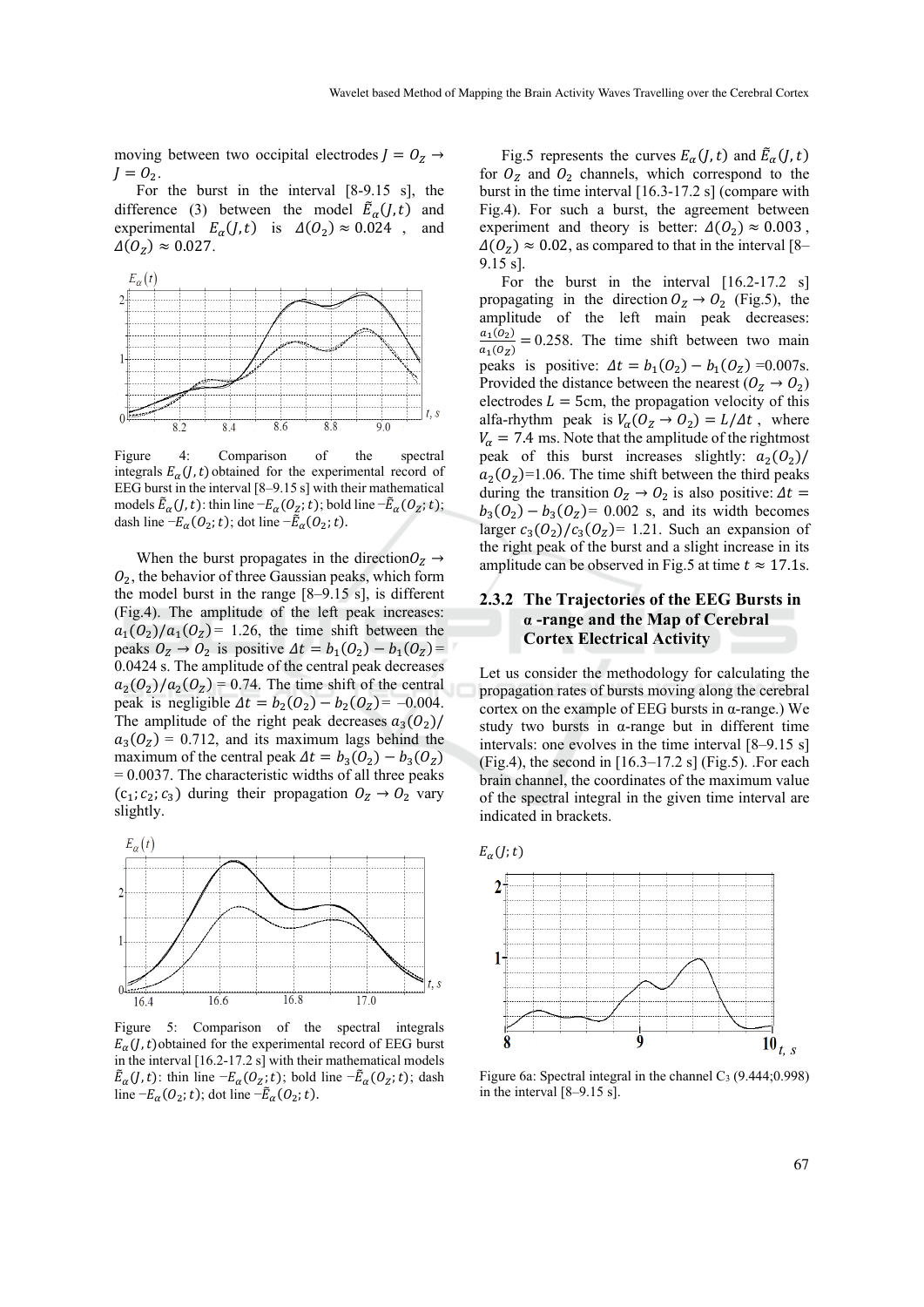

Figure 6b: Spectral integral in the channel  $C_z$  (9.456;1.003) in the interval [8–9.15 s].



Figure 6c: Spectral integral in the channel  $C_4$  (9.018;0.815) in the interval  $[8-9.15 \text{ s}]$ .



Figure 6d: Spectral integral in the channel P3 (9.454;1.226) in the interval [8–9.15 s].

 $E_{\alpha}(j; t)$ 



Figure 6e: Spectral integral in the channel Pz (8.982;1.56) in the interval [8–9.15 s].



Figure 6f: Spectral integral in the channel P4 (8.970;1.518) in the interval [8–9.15 s].



Figure 6g: Spectral integral in the channel 01 (8.724;0.888) in the interval [8–9.15 s].



Figure 6h: Spectral integral in the channel  $0_z$  (8.920;2.13) in the interval [8–9.15 s].



Figure 6i: Spectral integral in the channel  $0_2$  (8.934;1.514) in the interval  $[8-9.15 \text{ s}]$ .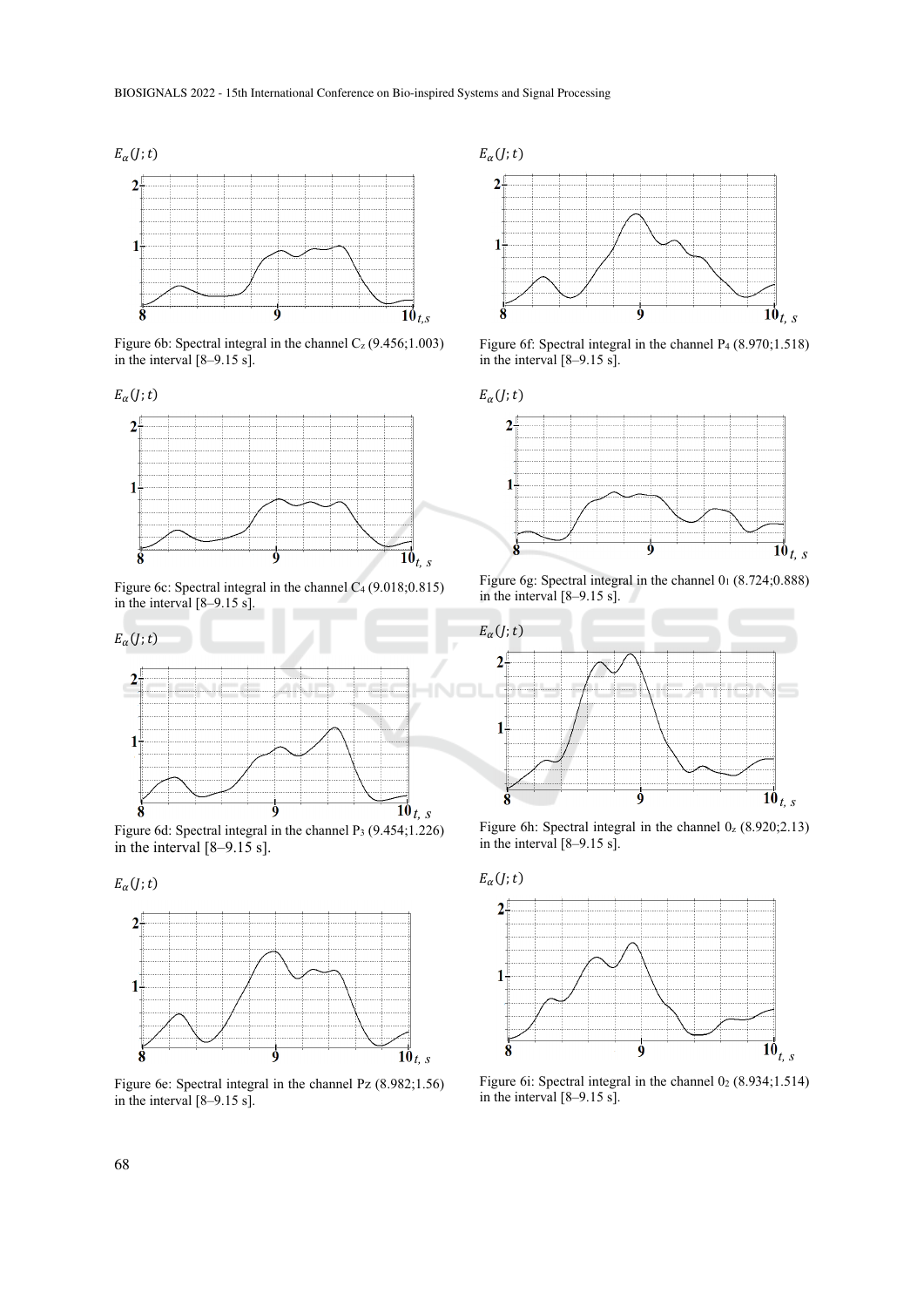Fig.6 shows the behavior of spectral integrals  $E_{\alpha}(j; t)$  in all central channels  $J =$  $\{C_3, C_2, C_4; P_3, P_7, P_4; O_1, O_7, O_2\}$ on a single scale in the interval  $[8-9.15 \text{ s}]$  The development of the burst during time interval [8–9.15 s] starts in the occipital channel  $O_1$ . Then it reaches a maximum in  $O_z$ , and, gradually decreasing in size, reaches the central channels  $P_4$  and  $P_7$ . After that, the burst arrives into the channel  $C_4$ , decreasing in amplitude by 2.6 times compared with the maximum in  $O_z$ . In addition, the maximum of the burst from the channel  $P_{\rm z}$  moves along the trajectory  $C_3 \rightarrow P_3 \rightarrow C_z$  (Fig.7). So, the disturbance spreads from occipital to central and parietal regions with its activity decreasing in time.



Figure 7: The trajectory of the burst activity maximum in the time interval [8-9.15 s].

This can be considered as a certain wave process associated with the excitation of local neural ensembles caused by some stimuli.

It is important to note that for the peripheral channels  $J = \{F_7; F_8; T_3; T_4; T_5; T_6\}$  the values of  $E_{\alpha}(I, t)$  in α-range fall by more than  $e = 2.72$  times as compared to the maximum value of the burst observed in the central occipital. The numerical values  $E(J, t_{max})$  are given for each *J*, where  $t_{max}$ is the time moment in seconds at which the maximum value of the spectral integral for the given channel is reached. Figures 6 show that the intensities and shapes of bursts are different for each channel. Moreover, the maximums of the bursts also vary in amplitude and time localization, so we may talk about bursts moving at a certain speed along their own path, that is, about a wave propagating in a dispersive medium. The study of Fig.6 makes it possible to find

the trajectories of the maxima of the bursts along the cerebral cortex. This can be done, if we trace the maxima of the corresponding spectral integrals in different channels and connect them.

A different trajectory characterizes the burst in [16.3-17.2 s] (Fig.8-9). The burst of small amplitude (0.844) occurs in the central channel  $C_z$ . This burst also reaches its maximum value (2.664) in  $O_z$ . A careful analysis of the shape of the bursts in Fig.4, Fig.5 shows that an individual burst often has a complex shape and consists of several peaks. In this case, the trajectories of the burst maximum do not take into account the changes in the intensity maxima redistribution of inside the burst itself. It turns out that in the case of approximating the total burst  $E_{\alpha}(I, t)$ by the mathematical model (2), the velocities, amplitudes, and widths of each Gaussian peak appeared to be individual.

The results of calculation of spectral integrals  $E_{\alpha}(l; t)$  for different EEG channels in the time interval [16.3-17.2 s] are shown in Fig.8.



Figure 8a: Spectral integral in the channel C<sub>3</sub> (16.600;0,726) in the interval [16.3-17.2 s].



Figure 8b: Spectral integral in the channel  $C_z$ (16.602;0,844) in the interval [16.3-17.2 s].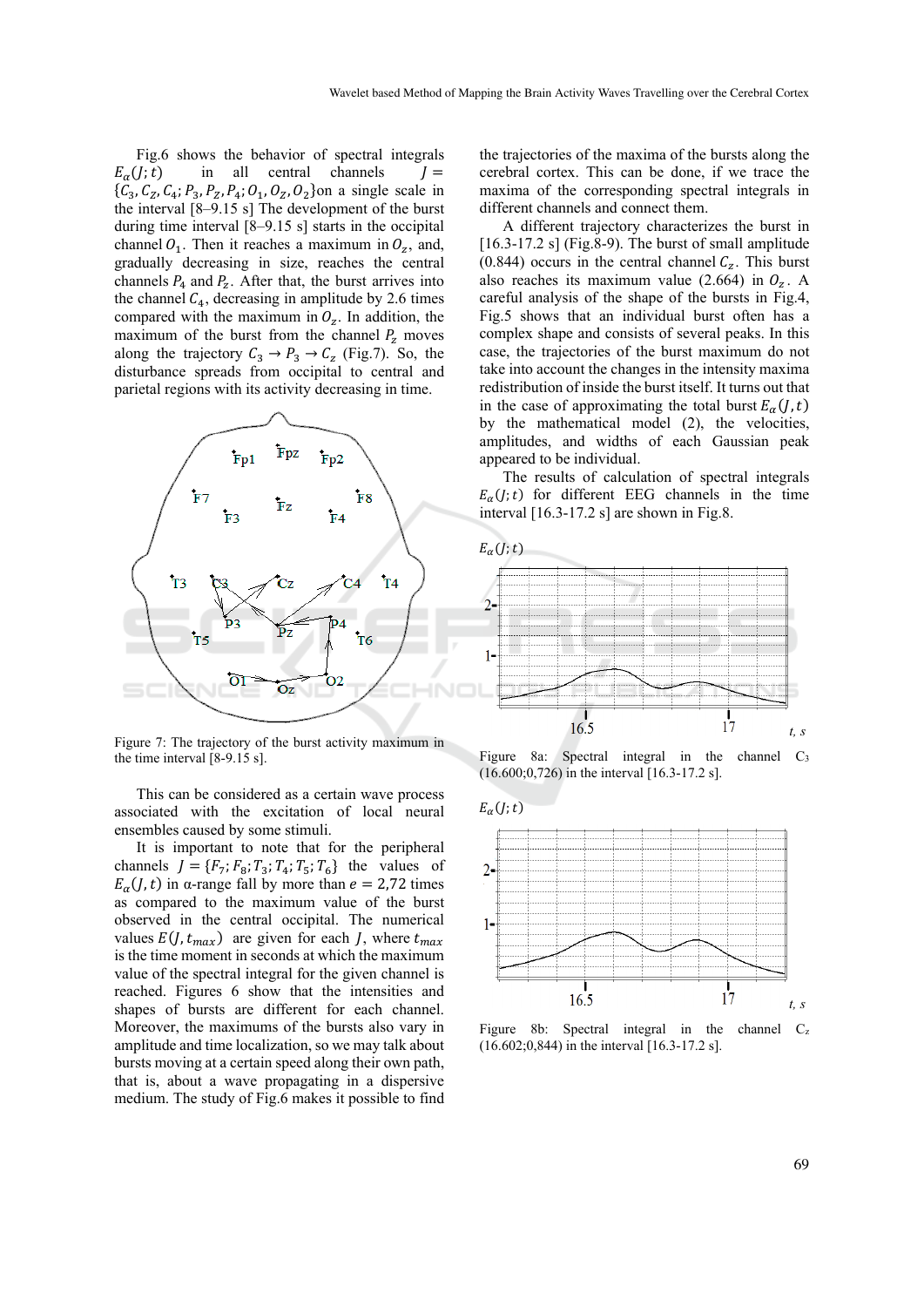

Figure 8c: Spectral integral in the channel C4 (16.606;0,78) in the interval [16.3-17.2 s].



Figure 8d: Spectral integral in the channel P3 (16.616;1,378) in the interval [16.3-17.2 s].



Figure 8e: Spectral integral in the channel  $P_z(16.628; 1,947)$ in the interval [16.3-17.2 s].





Figure 8f: Spectral integral in the channel P<sub>4</sub> (16.636;1,722) in the interval [16.3-17.2 s].



Figure 8g: Spectral integral in the channel 01 (16.640;1,164) in the interval [16.3-17.2 s].



Figure 8h: Spectral integral in the channel  $0_z$  (16.638;2,664) in the interval [16.3-17.2 s].



Figure 8i: Spectral integral in the channel 04 (16.650;1,721) in the interval [16.3-17.2 s].

Just like the Figures 6, the Figures 8 show significant change in intensities and shapes of bursts in different EEG channels. The maximums of the bursts also vary in amplitude and time of occurrence, which indicates the movement of an excitement along the brain cortex.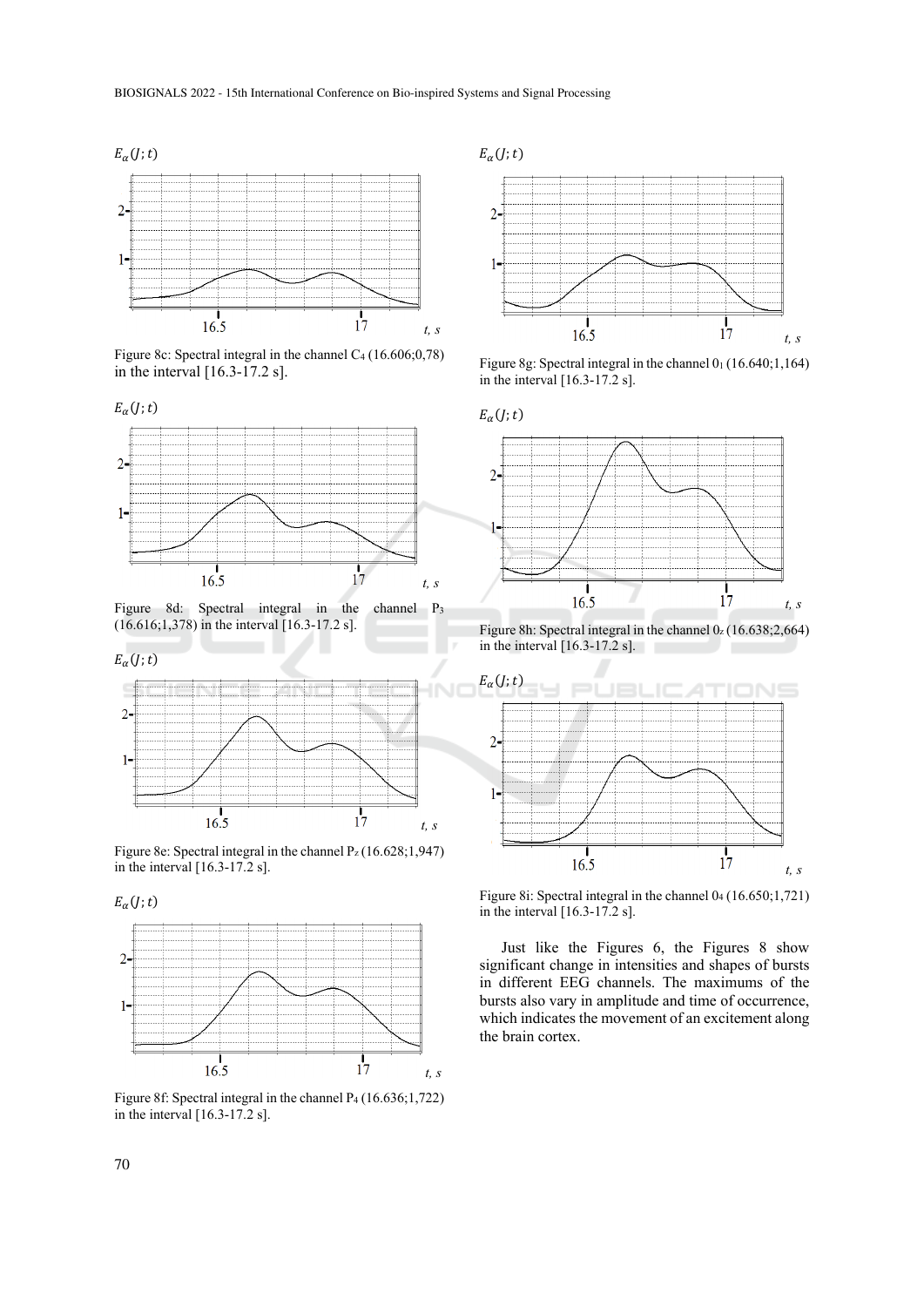

Figure 9: The trajectory of the burst activity maximum in the time interval [16.3-17.2 s].

#### **2.4 Discussion and Conclusion**

In this paper, we propose the mathematical model of EEG bursts propagating over the cerebral cortex as a combination of Gaussian peaks with their centers moving along different trajectories at different speeds. Each Gaussian peak in the burst is characterized by its amplitude, maximum in time and width. In accordance with the nonlinear approximation model, we approximate each burst by the sum of three Gaussian peaks with vectors  $\vec{q}_i$  =  $(a_i; b_i; c_i)$ , where  $i = 1,2,3$ . Calculating the parameters of each burst makes it possible to determine changes in the amplitude, shape, direction of motion, and velocity of the whole burst.

For mapping the movement of bursts over the cerebral cortex, we used continuous wavelet transform (CWT) with the Morlet mother wavelet function, and the temporary analysis of spectral integrals. By the method of CWT, the spectral integrals  $E_{\mu}(t)$  of non-stationary EEG signal have been calculated for each brain channel  *in all* frequency ranges  $\mu = {\alpha, \beta, \gamma, \delta}$ . The advantage of CWT applied in this work over the traditional window Fourier transform is that the latter requires the choice of window size  $W$ , which is the additional problem. For CWT the window size is adjusted automatically depending on the frequency  $\nu$ . When studying signals at low frequencies, the window becomes wide. In the high-frequency part of the spectrum ( $\alpha$  and  $\beta$  rhythms), the window becomes narrow. In the case when the EEG signal is a superposition of several non-stationary signals with a wide spread in characteristic durations and

frequencies, the choice of a single value  $W$  optimal for all spectral components  $\mu$  may not be possible at all.

The spectral integrals  $E_{\mu}(t)$  used in this work represent the value of the local density of the signal spectrum integrated over a certain frequency range  $\mu$ . An EEG record is presented as some non-stationary signal − a sequence of bursts, each of which is characterized by its spectral composition, beginning and end, and also by the time of electrical activity maximum. By using the EEG analysis in  $\alpha$  -range as an example, it is shown that there are various scenarios for the appearance and propagation of bursts in the cerebral cortex. Comparing the propagation of two bursts, we detected that in one  $\alpha$  burst, an increase in perturbation occurs from the parietal region of the brain to the occipital. In another burst, the disturbances spread from the occipital region. Such a burst fades in the parietal and central brain channels. Based on the calculation of  $E_{\alpha}(t)$ , the map of activity in those areas of the brain, where the bursts reach the maximum values, is defined.

In the article (Anodina-Andrievskaya EM et al 2011) on the correlations of various EEG channels at solving cognitive problems, it was shown that the correlation map is individual for each person. We may assume that the map of velocities and directions of motion (Fig.7, 9) is individual for each person too. The intensity of the activity bursts and their localization in time and space recorded in EEG and ECoEG reflects the spatio-temporal picture of local neural ensembles reorganization.

The method of tracking the path of the disturbance propagation over the cerebral cortex can have many applications. It can be applied in the quantitative analysis and classification of transients that characterize the properties of the central nervous system of a person at the macro level. The method of restoring the movement of perturbation along the surface of the brain was used to determine the dynamics of assimilation and forgetting the rhythm of photo-stimulation for non-stationary EEG under the influence of flash. Thus, the mathematical techniques proposed in the article are the tool for processing numerous experimental data related to both the diagnosis of diseases and the study of cognitive processes in the human brain.

#### **ACKNOWLEDGEMENT**

State Task for Basic Research (topic code FSEG-2020-0024).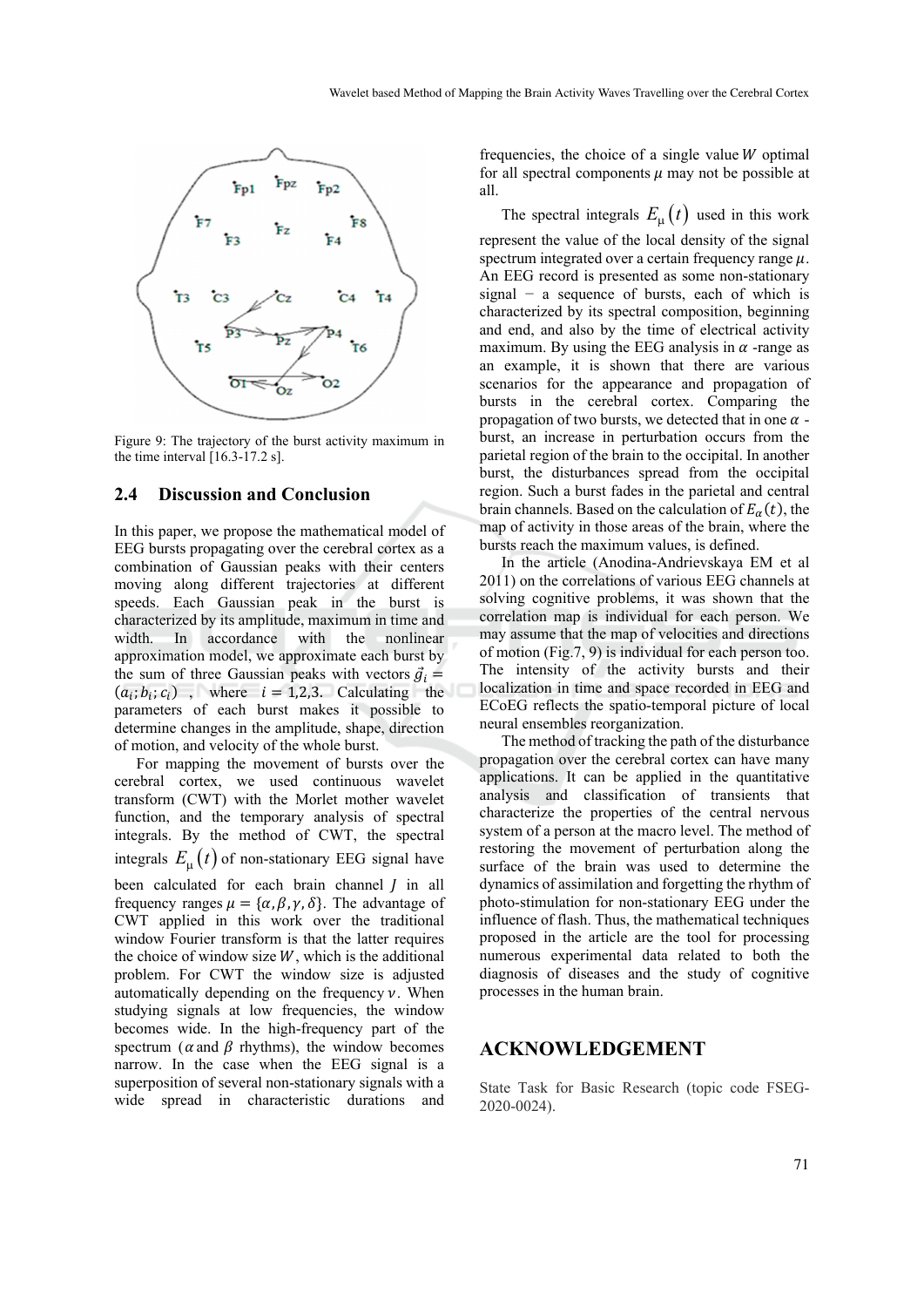## **REFERENCES**

- Alexander DM, Jurica P, Trengove C, Nikolaev AR, Gepshtein S, Zvyagintsev M, Mathiak K, Schulze-Bonhage A, Ruescher JA, Ball T, Leeuwen C (2013) Traveling waves and trial averaging: The nature of single-trial and averaged brain responses in large-scale cortical signals. NeuroImage, 73, 95–112
- Anodina-Andrievskaya EM, Bozhokin SV, Polonsky Yu Z, Suvorov NB, Marusina MY (2011) Perspective approaches to analysis of informativity of physiological signals and medical images of human intelligence. Journal of instrumental Engineering, 54(7), 27-35
- Bahramisharif A, Gerven MAJ, Aarnoutse EJ, Mercier MR, Schwartz TH, Foxe JF, Ramsey NF, Jensen OJ (2013) Propagating Neocortical Gamma Bursts Are Coordinated by Traveling Alpha Waves. Journal of Neuroscience, 33(48), 18849-18854
- Belov DR, Kolodyazhnyi SF, Smit NYu (2004) Expression of Hemispheric Asymmetry and Psychological Type in the EEG Traveling Wave. Human Physiology, 30(1), 5-19Belov DR, Volnova AV, Ahmediev D(2016) Travelling wave of ECoG epileptic activity in local cortical seizure modeling in awake rats. Journal of Higher Nervous Activity, 66(6), 751-762
- Bozhokin SV (2010) Wavelet analysis of learning and forgetting of photostimulation rhythms for a nonstationary electroencephalogram. Technical Phys, 55(9), 1248-1256
- Bozhokin SV, Suvorov NB (2008) Wavelet analysis of transients of an electroencephalogram at photostimulation. Biomed. Radioelectron, N3, 21-25
- Bozhokin SV, Suslova IB (2014) Analysis of nonstationary HRV as a frequency modulated signal by double continuous wavelet transformation method. Biomedical Signal Processing and Control, 10, 34-40
- Bozhokin SV, Suslova IB (2015) Wavelet-based analysis of spectral rearrangements of EEG patterns and of nonstationary correlations. Physica A: Statistical Mechanics and its Applications, 421(1), 151–160
- Bozhokin SV, Zharko SV, Larionov NV, Litvinov AN, Sokolov IM (2017) Wavelet Correlation of Nonstationary Signals. Technical Physics, 62(6), 837- 845. https://doi.org/ 10.1134/S1063784217060068
- Borisyuk R, Kazanovich Y (2006) Oscillations and waves in the models of interactive neural populations. Biosystems, 86, 53-62
- Buschman TJ, Denovellis EL, Diogo C, Bullcock D, Miller EK (2012) Synchronous oscillatory neural ensembles for rules in the prefrontal cortex. Neuron, 76(1), 838- 846
- Getmanenko OV, Belov DR, Kanunikov IE, Smit NY, Sibarov DA (2006) Reflection of cortical activation pattern in the human EEG phase structure. Russian Journal of Physiology, 92(8), 930-948
- Chizhov AV, Graham LJ (2008) Efficient evaluation of neuron populations receiving colored-noise current based on a refractory density method. Phys.Rev. E, 77, 011910
- Gnezditskii VV (2004) A Reverse EEG Problem and Clinical Electroencephalography. MEDpress-inform, Moscow
- Ivanitsky АМ, Ivanitsky GA, Nikolaev AR, Sysoeva OV (2009) Encyclopedia of Neuroscience. Electroencephalography, Springer
- Hramov AE, Koronovskii AA, Makarov VA, Pavlov AN, Sitnikova E (2015) Wavelets in neuroscience. Springer Series in Synergetics, Springer-Verlag, Berlin, Heidelberg
- Kaplan A, Borisov SV (2003) Dynamic properties of segmental characteristics of EEG alpha activity in rest conditions and during cognitive tasks. Zhurnal Vysshei Nervnoi Deiatelnosti, 53(1), 22-32
- Kulaichev AP (2011) The informativeness of coherence analysis in EEG studies. Neuroscience and behavioral physiology, 41(3), 321-328
- Lopes da Silva F (1991) Neural mechanisms underlying brain waves: from neural membranes to networks. Electroenceph. Clin. Neurophysiol, 79, 81–93
- Manjarrez E, Vázquez M, Flores A (2007) Computing the center of mass for traveling alpha waves in the human brain. Brain Research, 1145, 239 – 247
- Massimini M, Huber R, Ferrarelli F, Hill S, Tononi G (2004) The Sleep Slow Oscillation as a Traveling Wave. Neurosci., 24(31), 6862– 6870
- Muller L, Chavane F, Reynolds J, Sejnowski TJ (2018) Cortical travelling waves: mechanisms and<br>computational principles. Nature Reviews computational principles. Nature Reviews Neuroscience, 19(5), 255–268. https:// doi.org/ 10.1038/nrn.2018.20
- Mysin IE, Kitchigina VF, Kazanovich YJ (2015) Modeling synchronous theta activity in the medial septum: Key role of local communications between different cell populations. Journal of Computational Neuroscience, 39, 1-16. https://doi.org/10.1007/ s10827-015-0564-6
- Ng V, Barker GJ, Hendler T (2003) Psychiatric Neuroimaging, Series 1: Life and Behavioural Science, V.348 of NATO Science Series
- Nikolaev AR, Ivanitskii GA, Ivanitskii AM (2001) Studies of Cortical Interactions over Short Periods of Time during the Search for Verbal Associations. Physiology, Neuroscience and Behavioral Physiology, 31(2), 119-132
- Nunez PL (2000) Towads a quantitative description of large-scale neocortical dynamic function and EEG. Behavioral and brain sciences, 23, 371–437
- Nunez PL, Srinivasan R (2006) Electric Fields of the Brain: The Neurophysics of EEG, second ed., Oxford University Press
- Ozaki TJ, Sato N, Kitajo K, Someya Y, Anami K, Mizuhara H, Ogawa S, Yamaguchi Y (2012) Traveling EEG slow oscillation along the dorsal attention network initiates spontaneous perceptual switching. Cognitive Neurodynamics, 6, 185–198
- Patten TM, Rennie CJ, Robinson PA, Gong P (2012) Human Cortical Traveling Waves: Dynamical Properties and Correlations with Responses. PLoS ONE, 7(6), e38392